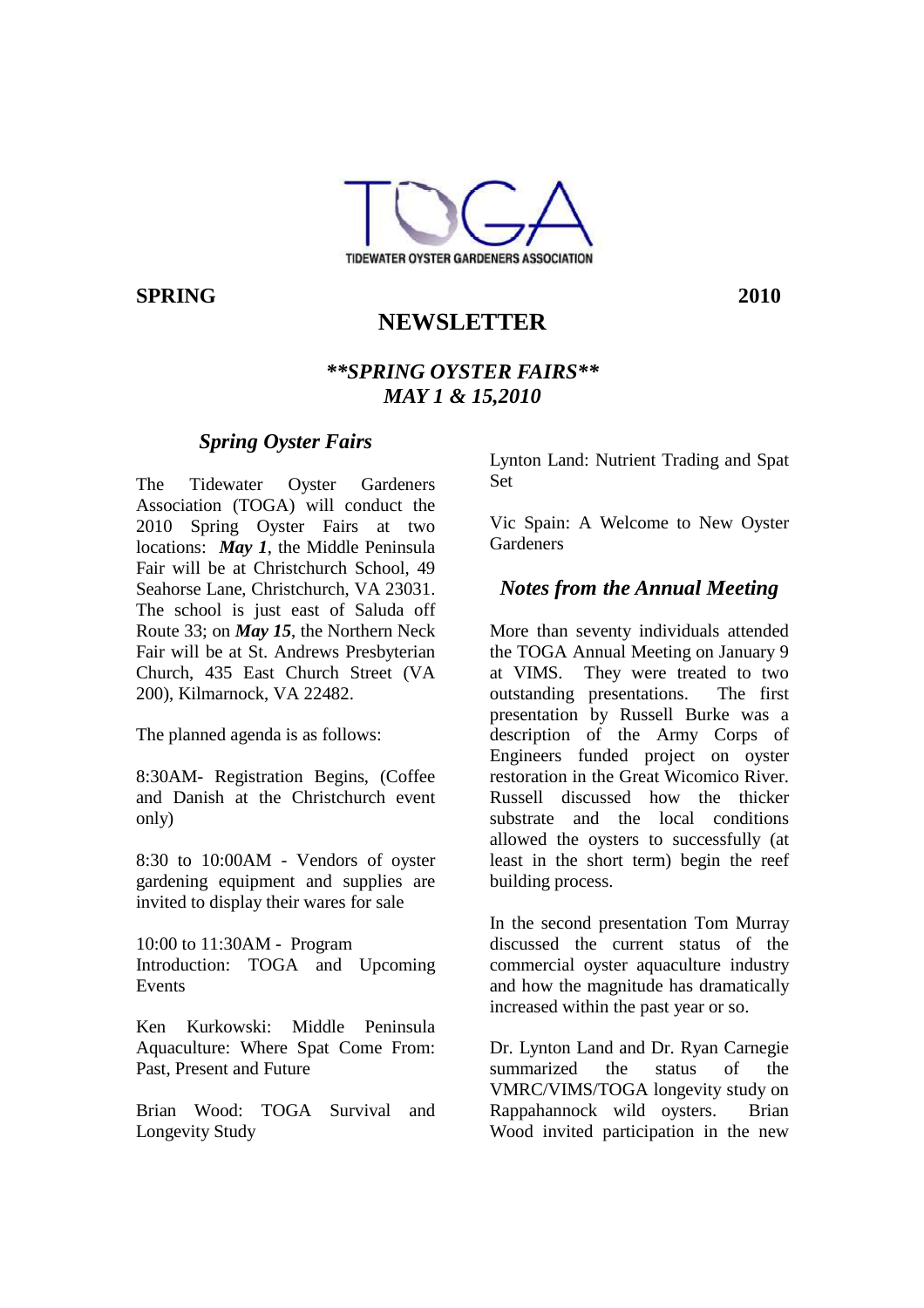TOGA Growth and Longevity Study on various available aquaculture oyster strains.

As of the meeting, TOGA paid membership was 443. We reported TOGA had coordinated the sale of 526,000 spat throughout 2009. The new officers of the Executive Board were elected as follows:

| $President -$        | Vic Spain            |
|----------------------|----------------------|
| Vice President -     | David Turney         |
| $T$ reasurer $-$     | <b>Steve Wann</b>    |
| $S$ ecretary –       | Kathy Hoffman        |
| Directors At-Large - | Brian Wood           |
|                      | <b>Bob Buckner</b>   |
|                      | <b>Lynton Land</b>   |
|                      | <b>Nick Ferriter</b> |
|                      |                      |

Of course, Jackie Partin (President Emeritus) and Chan Chandler (Past President) continue their invaluable work.

*Apology-* We sincerely apologize for the error on the dues notice sent out stating that the Annual Meeting would be on January 10 (instead of January 9). A number of members missed the meeting on Saturday and came on Sunday to a closed facility instead. We can understand how frustrating that was and will try very hard to avoid such an error in the future.

### *TOGA at Reedville Fishermen's Museum's Family Day 2010*

TOGA was invited to join the exhibitors at the Reedville Fishermen's Museum (RFM) Family Day on Saturday, March 13 to celebrate animals of the Chesapeake Bay. There was an array of exhibits of animals in and around the Bay; including displays of the Menhaden Fisheries, Virginia Wildlife live show

presentations, and a Microscopic projection of live organisms from nearby Bay water. In addition there were the Bee Keepers Club of the Northern Neck, the Northern Neck Kennel Club and a Wildlife Conservation Officer helping attendees to identify animals who live in and around the Bay by a well touched display of pelts from beavers, otters, foxes and more (even skunks.)

TOGA paired up with local favorite oysterman, Dudley Bittlecomb, who demonstrated the art of tonging for oysters while displaying his oyster work boat at the RFM dock. This was timely as we at the TOGA exhibit were promoting oyster gardening for a cleaner Bay; working on the theme of the old versus new way of oystering. Kids of all ages enjoyed peering through the TOGA set up of a small aquarium filled with feeding oysters, barnacles, shrimp and a couple shy mud crabs.

Other attractions were the replica of John Smith's Scallop built by members of RFM and their Skipjack (Claud Somers) and Buy boat (Elva C) restored by the members of RFM, too.

We at TOGA want to thank RFM for the invite to Family Day and announce our partnership on the upcoming Fall Oyster Fair and Boat Show September 11, 2010 at the Museum. There will be speakers on many oyster related subjects, vendors selling oyster gardening supplies and oyster seed sales. Watch for details of the event in TOGA's Summer Newsletter. .*..Brian Wood MOG, Project Coordinator, awood45858@aol.com*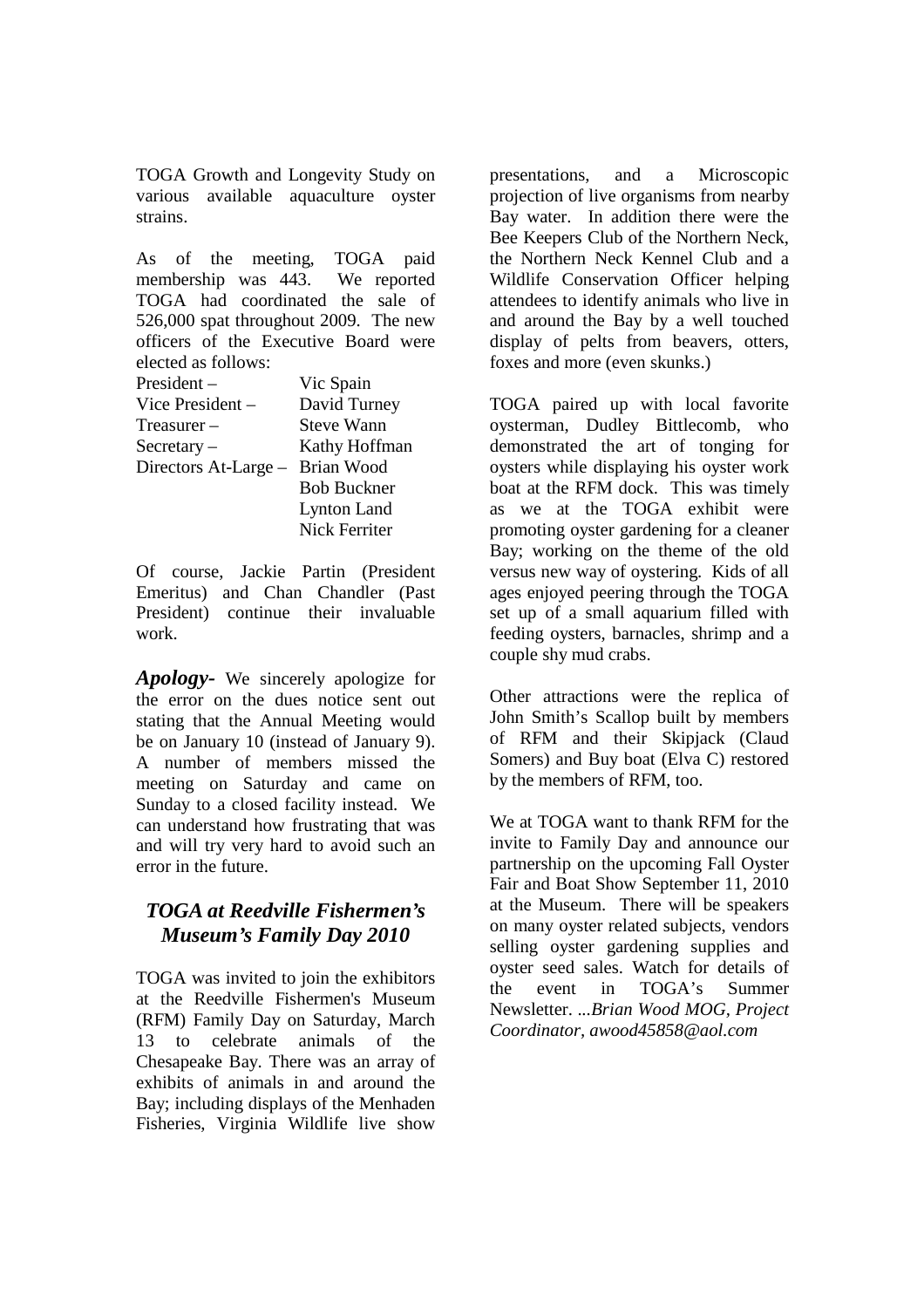## *How TOGA is Helping to Make a Difference in Colonial Beach*



The Colonial Beach Foundation has announced a major initiative to restore, preserve and protect the waterways and beaches at Colonial Beach, Virginia. A coalition called the Beach and Water Coalition (BWC) has been assembled to spearhead this effort. The coalition is composed of contributing supporters from the Virginia Cooperative Extension Service, the Chesapeake Bay Foundation, the Colonial Beach School System, TOGA and Project Colonial Beach, as well as many citizens of Colonial Beach. The mission of the BWC is to undertake many projects and launch programs to achieve success in meeting its key objectives, which are:

- To improve the water quality of Monroe Bay and the Potomac River
- To restore, preserve and protect the beaches at Colonial Beach
- To support the environmental health of the Colonial Beach community

• To bring together citizens and especially the youth of our town to preserve and protect our natural

resources and the beauty of our community.

The initial project of the BWC was launched on March 27, 2010 when Vic Spain and Dave Turney presented an empowering seminar on the benefits of water purification through oyster gardening. They discussed how oyster gardening can improve the water quality in our area; trained us on how to take care of the oysters; outlined the permitting requirements for growing oysters, and shared the Virginia Health Department regulations regarding the growing and harvesting of the oysters. Vic then assisted a group of citizens in the construction of flipfloats so they could begin oyster gardening this spring.

The seminar was held at the Parish Hall at St. Mary's Episcopal Church. Fortyfive people participated in the seminar, and twelve constructed floats that will be new homes to oysters in Monroe Bay, Maddox Creek and the Potomac River.

The members of the BWC and the participants at the seminar want to express how much we appreciate the support of TOGA for this effort. In particular, we would like to commend Vic Spain on his dedication to the mission of TOGA and of the BWC.

We hope to produce many new oyster gardeners, and in turn, many new oysters, to help clean up the waters in and around Colonial Beach....*Natalie Kelly, Beach and Water Coalition, Colonial Beach & TOGA member*

# *TOGA's Oyster Growth and Longevity Study*

We at TOGA are pleased to announce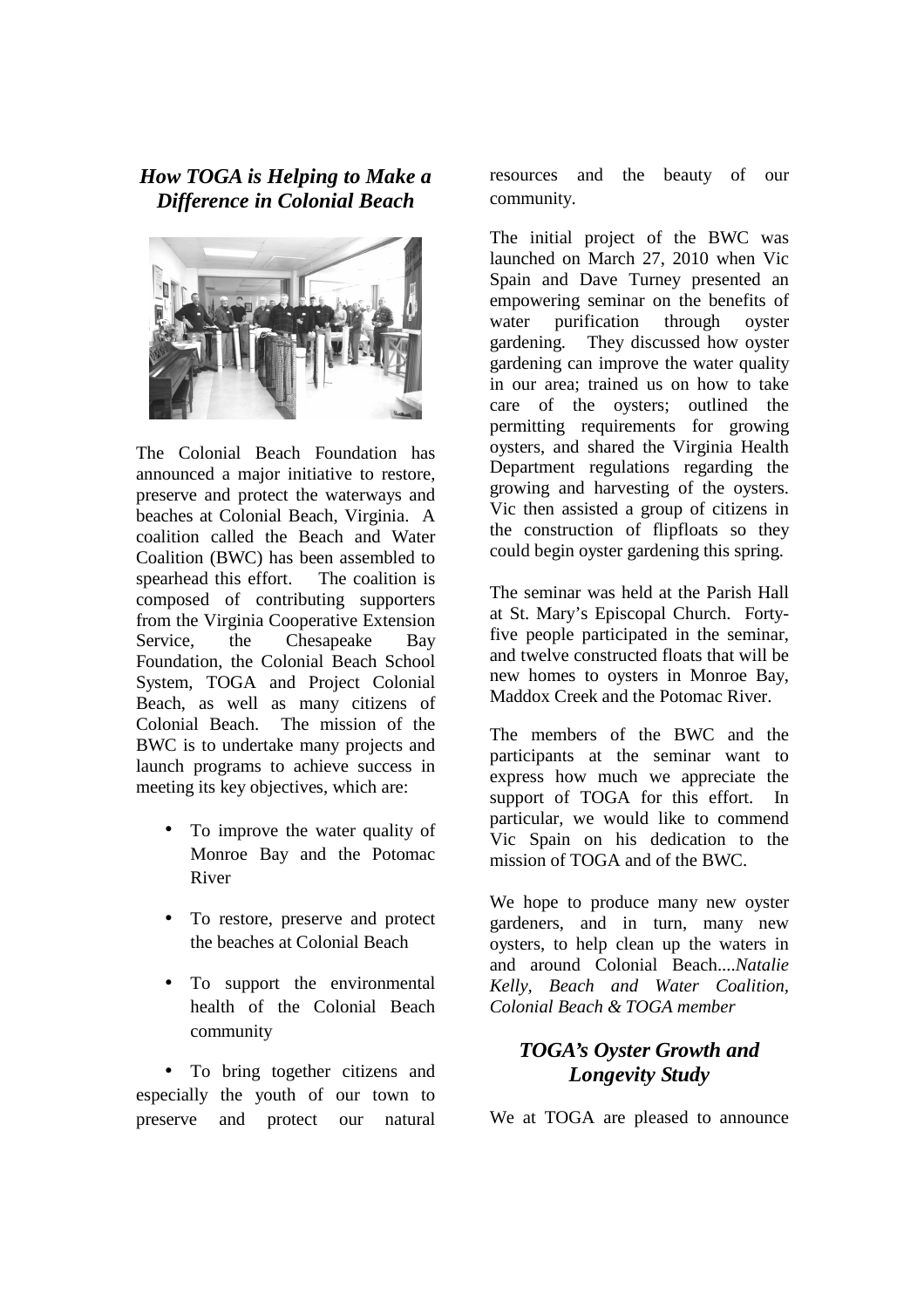the kick off of TOGA's Oyster Growth and Longevity Study this May with over thirty volunteers covering the Tidewater from as far North as Colonial Beach to South as sites on the York River. We are expecting the project study oysters will be available sometime in May. Then we will be contacting volunteers for the date, time and place for dispatching of the supplies, oysters and a brief training course on the study's requirements.

It's not too late to volunteer! We are still looking for more participants, especially from the James River and Creeks along the Potomac. Join us for this important and timely study and gain the added bonus of having oysters clean up your local waters.

*...Brian Wood MOG, Project Coordinator, awood45858@aol.com*

## *TOGA Members Invited to MOG Refresher Course*

Since 2000 a Master Oyster Gardener Refresher Course has been held every other year for MOG graduates. This year the course is open to the TOGA membership as well. The course will be held in Watermen's Hall on the Gloucester Point campus of the Virginia Institute of Marine Science. The event will be on June 22 and run from about 9:30AM to 3:30PM. Refreshments and lunch will be included. Speakers for the day and their topics include:

Dr. Roger Mann - The realities of oyster restoration

Mr. Bob Fisher - Cownose ray projects

Dr. Stan Allen - Oyster breeding programs at VIMS

Mr. Tommy Leggett and Ms. Jackie

Harmon - CBF oyster restoration projects

MOG Roundtable - sharing of experiences and thoughts on future directions for TOGA

If you are interested in attending, please contact Mike Oesterling, 804-684-7165 or *mike@vims.edu* about preregistration. We are requesting a \$10.00 donation to TOGA for your attendance.

## *Can Nutrient Trading Improve Bay Water Quality?*

"Cap-and-trade" appears to have reduced sulfur emissions from power plants successfully and less expensively than was projected using mandated emission limits. The success is thought to be due to realistically low caps, which were strictly enforced, among a relatively small number of very similar emitters. Whether or not a "cap-and-trade" system for Bay nutrient pollution could be successful in a very much more complex system is debatable. Opposing views are expressed in the Forum of the February 2010 Bay Journal (*www.BayJournal.com*). Search the DEQ web site *www.deq.state.va.us* for "Trading Manual."

Oysters remove nitrogen and phosphorus from the water and sequester the nutrients in their tissues. In the case of nitrogen, a recent VCU/VaTech study found that harvesting one million cultivated marketsized oysters 3 inches long removes 291 pounds of nitrogen. Since it takes about 2 years for an oyster to grow to that size, about 146 (291  $/$  2) pounds of N are removed annually.

It is instructive to compare the removal of nitrogen from the water by oysters with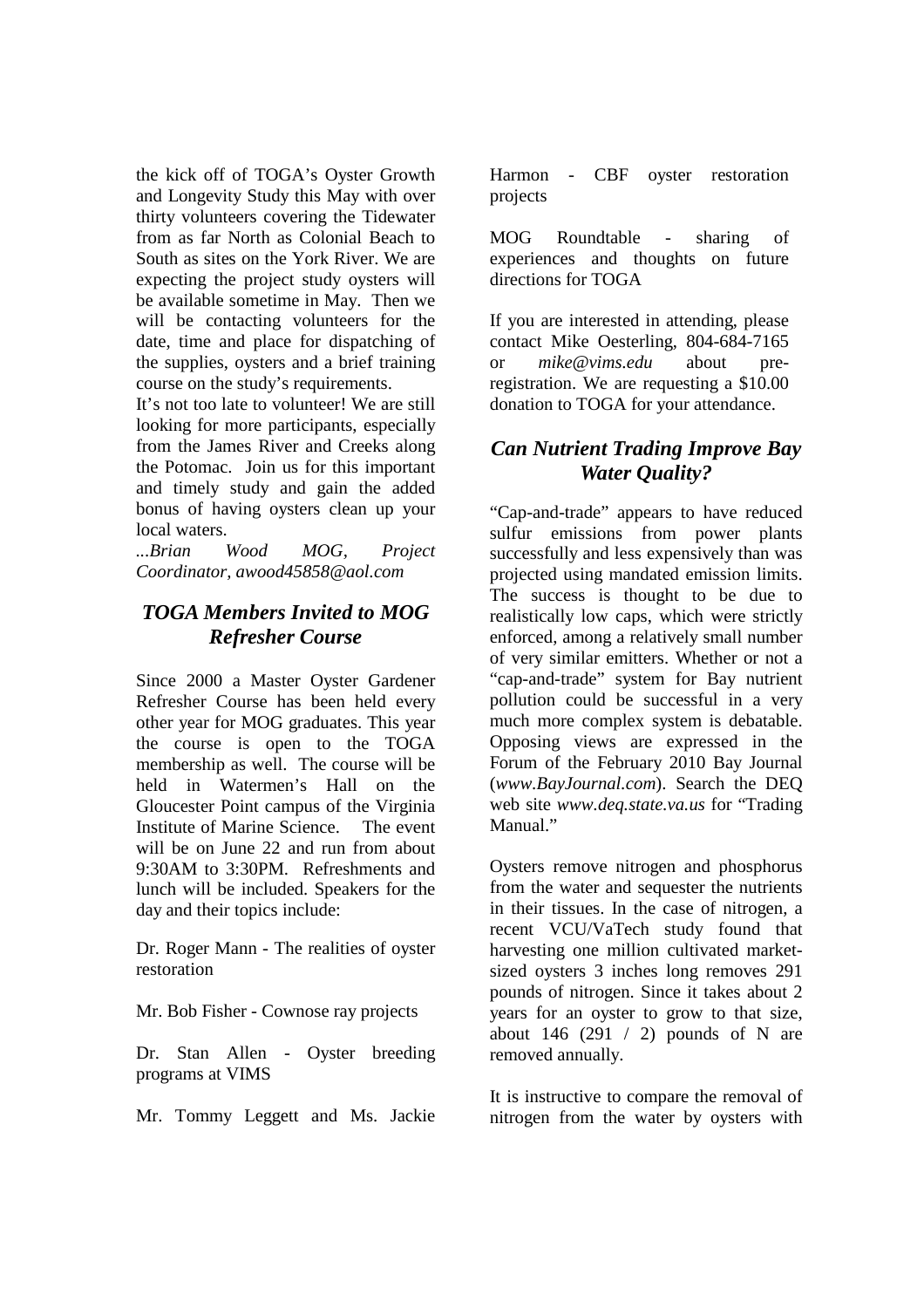the nitrogen pollution caused by growing corn. The fertilization efficiency for grain is between 50% and 75% (see the February issue of Scientific American). Using actual data from 27 fields reported in the Virginia on-Farm Corn Test Plots for 2004 and 2005, the average fertilization rate was 162 pounds of nitrogen per acre, yielding 174 bushels of grain containing 116 pounds of nitrogen. Each acre thus released about 46 pounds of nitrogen to the environment (162 - 116) because only about 72% of the nitrogen in the fertilizer was sequestered in the grain. Accepting that about 20% of the 46 pounds of nitrogen released to the environment is converted to harmless nitrogen gas by the process of denitrification, each acre of corn caused about 36 pounds of nitrogen pollution (80% of 46 pounds).

One million oysters (about 5000 bushels) remove the nitrogen pollution caused by the growth of about 4 acres of corn (146 / 36). In Northumberland County, where I live, 14,000 acres of corn are grown annually. It would take 3.5 billion oysters (one million oysters  $*14,000$  acres / 4), about 17 million bushels, to offset the nitrogen pollution from growing corn in Northumberland County. That number can be nearly doubled to account for the pollution caused by growing an additional 11,000 acres of wheat and barley.

Given these facts, you can reach your own conclusions as to whether we should support yet one more bureaucracy to address the Bay's water quality problem. Only by reducing the nitrogen and phosphorus pollution from agricultural fertilization and urban infrastructure (wastewater plants and storm water discharge) can Bay water quality be improved. The more oysters the better. They clarify the water and improve light

penetration so that sea grasses can become re-established, and diploid oysters from hatcheries hopefully increase the "strike" of disease-resistant animals. But let's grow oysters for the right reasons and not be deluded that oysters remove enough nutrients from the water to allow existing pollution by both agriculture and urban infrastructure to continue unchecked. *...Dr. Lynton S. Land, PO Box 539,* 

*Ophelia VA 22530, JandL@nnwifi.com* 

### *Newsletter Distribution*

Last year we asked how many would prefer to receive their Newsletter by email rather that snail mail. A few responded, but so few that we didn't feel it would generate significant savings. Also, we have learned that it is near impossible to keep current email addresses because folks just forget to tell us when they change their email. So, for those who wish electronic Newsletters, they are available for download at *www.oystergardener.org*. We will continue to mail Newsletters to our membership and some others who we feel may find them useful. We also put extra copies in public libraries. If you strongly object to receiving the Newsletter by mail, please let Vic Spain (*vicspain@rocketmail.com*) or Jackie Partin (*hellneck@earthlink.net*) know.

#### **\*\*\***

Communication *www.oystergardener.org*  Your most up-to-date source of TOGA information. **\*\*\***

#### **\*\*\***

Our newsletter was paid for by funds generated from the sale of Chesapeake Bay license plates. **\*\*\***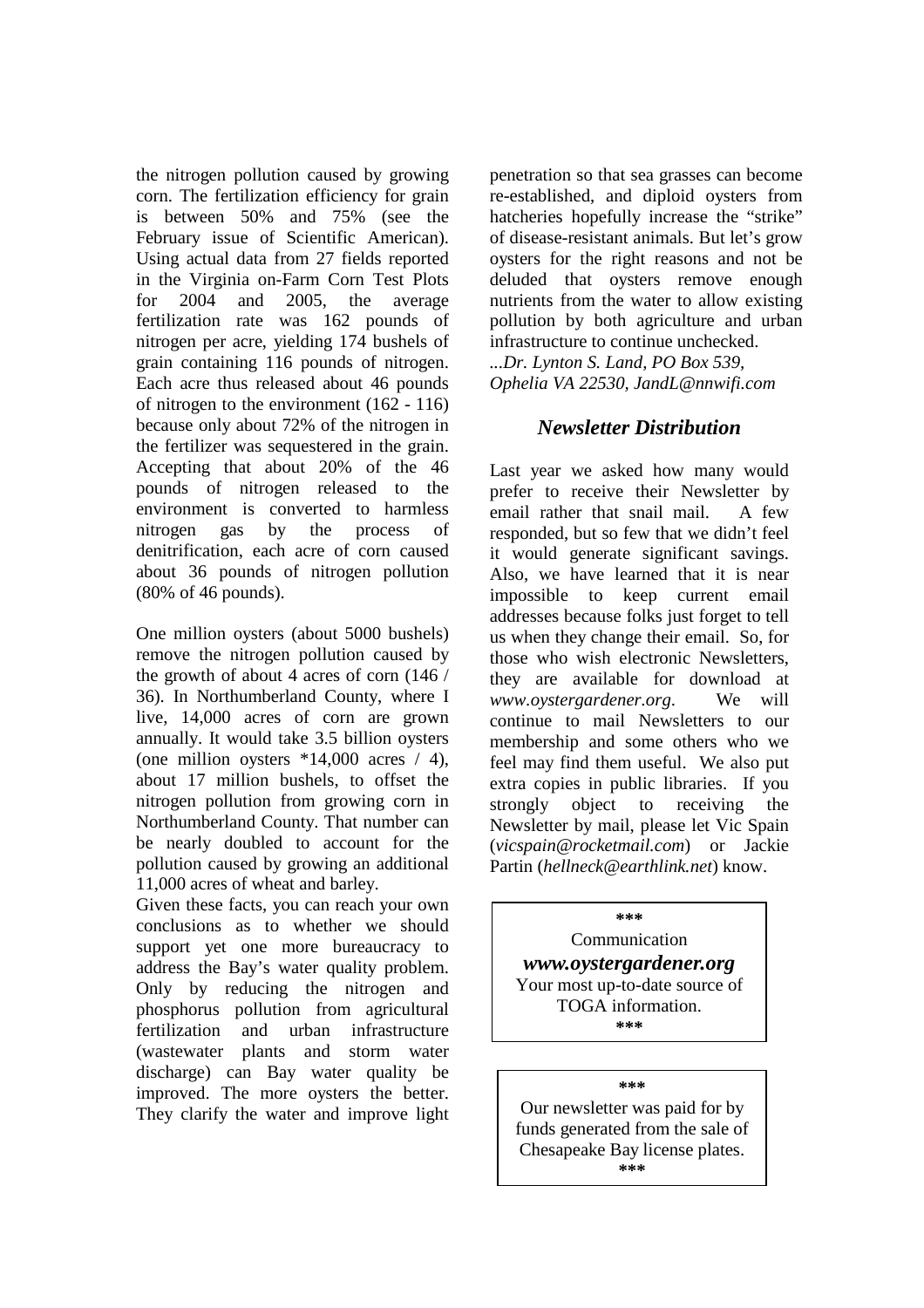#### *Outreach Schedule*

Following is the TOGA outreach schedule (as of March 2010) for the first half of 2010. The entire schedule is posted at www.oystergardener.org. There are a few uncertain dates, and of course, new activities may develop. Some of the events require a number of volunteers to man the TOGA display in shifts, so volunteers are always welcome. Please contact Vic Spain at vicspain@rocketmail.com or Dave Turney at dn.turney@yahoo.com if you would like to add a new event or change/clarify the info. This schedule will be periodically updated. \*Denotes an event conducted or sponsored by TOGA. All others are community events with TOGA participation.

| <b>EVENT</b>                                           | <u>DATE</u> | <b>LOCATION</b>            | <b>COORDINATOR</b>   |
|--------------------------------------------------------|-------------|----------------------------|----------------------|
| Master Gardener Seminar                                | 3/27        | White Stone                | Nick Ferriter        |
| Beach & Water Coalition Oyster<br><b>Float Seminar</b> | 3/27        | <b>Colonial Beach</b>      | Vic Spain            |
| Rapp Valley Garden Club                                | 4/20        | Prince George              | <b>Curt Bluefeld</b> |
| Hampton Roads H&G Tour<br>Dave Turney                  | 4/21        | <b>Hampton Roads</b>       | Julian Cox,          |
| Poquoson Earth Day                                     | TBD (Apr)   | Poquoson                   | Julian Cox           |
| York Co. Waterways Alliance                            | 4/24        | <b>York County</b>         | Vic Spain            |
| MedPen Oyster Fair*<br>Dave Turney                     | 5/1         | <b>Christchurch School</b> | Vic Spain,           |
| Earth/Arbor Day<br>Wesson, Vic Spain                   | 5/20        | Fort Monroe                | Grady                |
| Northern Neck Oyster Fair*                             | 5/15        | Kilmarnock                 | <b>Lynton Land</b>   |
| Montessori School                                      | <b>TBD</b>  | Alexandria                 | Dave Turney          |
| Eco-Expo                                               | TBD (June)  | <b>Beaverdam Park</b>      | <b>Jim Renner</b>    |
| MOG Refresher Course*<br>Jackie Partin,                | 6/22        | Gloucester<br><b>VIMS</b>  | Sam Joplin,          |
| Oesterling, Vic Spain                                  |             |                            | Mike                 |
| Gwynns Is. Festival                                    | TBD (June)  | Mathews                    | <b>Jim Renner</b>    |